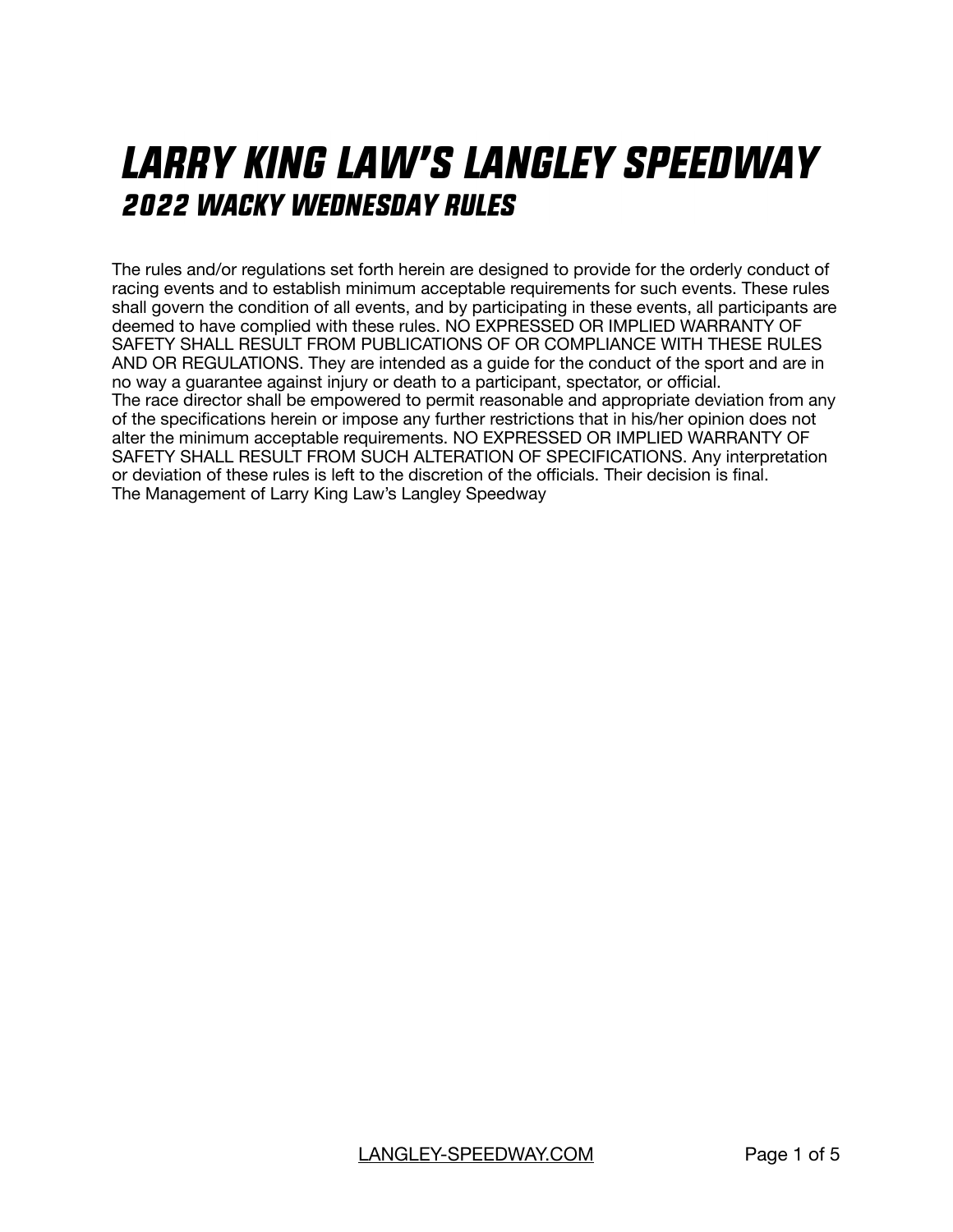## **2022 WACKY WEDNESDAY DIVISION RULES**

The following rules will be in effect for every Wacky Wednesday event conducted at Larry King Law's Langley Speedway during the 2022 Season.

## **GENERAL RULES:**

- 1. NO ALCOHOL ALLOWED IN THE PIT AREA AT ANYTIME. Anyone with Alcohol will be evicted from the premises (persons intoxicated will not be granted admission to the pit area at any time).
- 2. Driver is responsible for their crew and guests at all times. Crew members and guests MUST remain behind the yellow lines at all times while an event is being conducted.
- 3. Due to the nature of people moving and walking in the pit area, vehicle movements should be kept to a "Walking Pace" in the pit area at all times.
- 4. Vehicles will be checked by Track Officials for leaks and other damage that might either make it unsafe or cause a potential problem for the night. If the condition is deemed NON-REPAIRABLE for the night the vehicle will be disqualified. Please see Safety Rules for more details.
- 5. If fuel is purchased the purchaser must provide a suitable container for the fuel. Langley Speedway CANNOT pump fuel directly into a vehicle.
- 6. For TIME ATTACKS, there may be more than one driver per vehicle. The maximum amount of drivers per car is 2. After the Time Attack portion of the event and prior to the ONE-ON-ONE part of the show. The additional numbers must be removed from the windshield by the Driver. Wacky Wednesday Officials will not be held responsible if times are assigned to the wrong driver in this case.
- 7. DRIVERS MUST BE PRESENT FOR THE DRIVERS MEETING. If not possible see the Race Director prior to purchasing a pit pass. If a driver misses the drivers meeting but arrives in time to compete they must meet with the race director before going out onto the track.
- 8. Once any event has started for the night, late comers cannot enter the event until directed by track officials, they may participate in the events on the agenda for that show as long as they show up prior to the conclusion of said event
- 9. Erratic or Unsportsmanlike conduct (On and Off the track) will result in disqualification and expulsion from the facility.
- 10. There shall be NO INTENTIONAL DRIFTING during competition (unless it is a drifting event).
- 11. During the One-On-One competition hitting a cone, the wall or another vehicle will result in the LOSS of that race. In the event both vehicles hit something the first to do so will be eliminated from that race. The Competition Director and Race Director shall determine if the vehicle may continue in any events remaining for the night.
- 12. All competitors must have a driver's license in order to compete. This will be randomly checked for throughout the season
- 13. Actions Detrimental to Wacky Wednesday: Any member who performs an act or participates in actions deemed by Wacky Wednesday Officials as detrimental to Langley Speedway or Wacky Wednesday, disqualification, and/or loss of Championship points, and/or loss of the race, and/or probation, and/or suspension. This includes but is not limited to in-person actions on the property, at Wacky Wednesday events away from the speedway or on any public forums (Facebook, Instagram, Twitter, Tim Tok, or any social media platform not mentioned).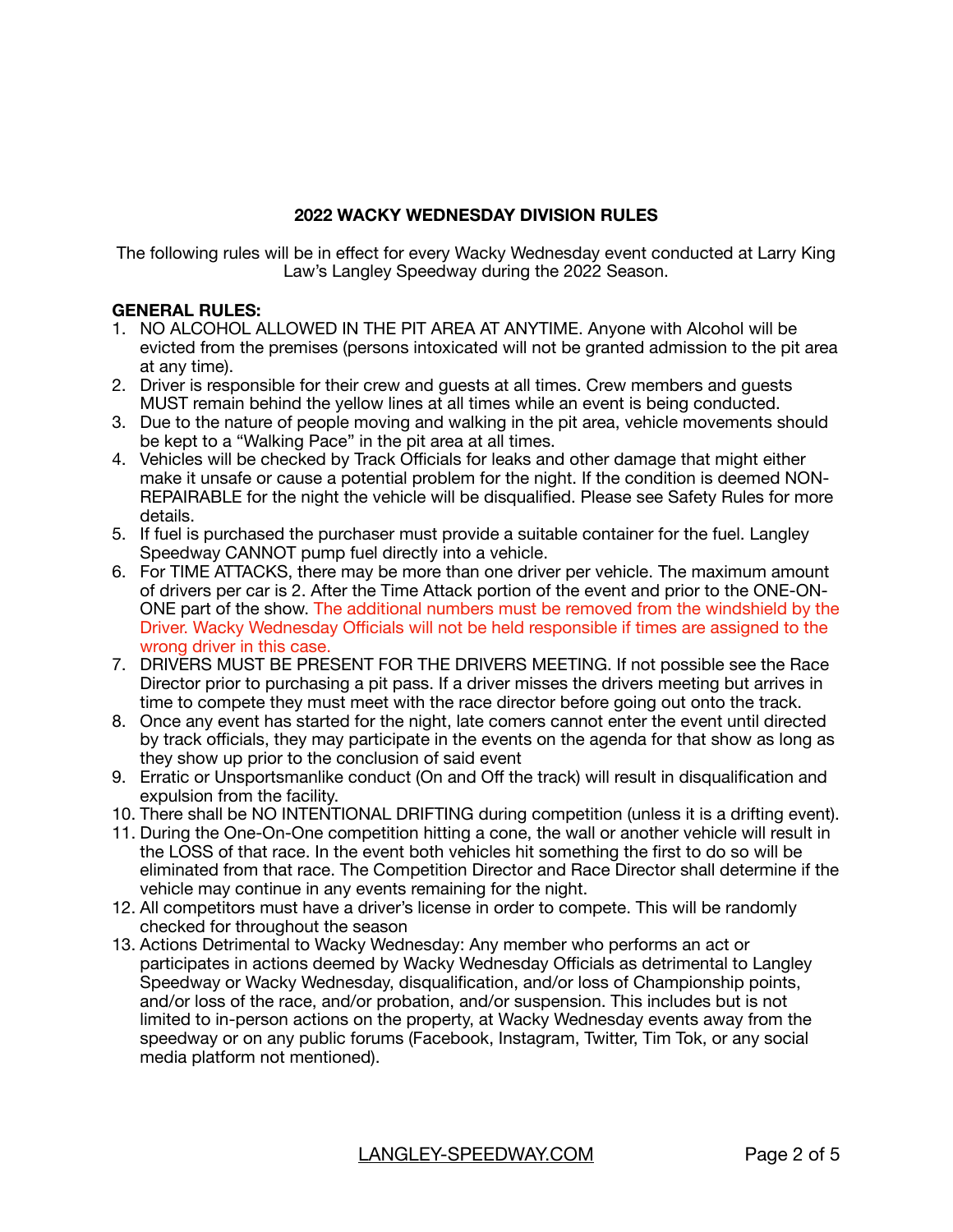## **VEHICLE RULES:**

- 1. Vehicle MUST have a Current Registration and Inspection Sticker (Exceptions will be allowed if the registration state doesn't require an inspection sticker, or for military where inspections can lapse based on duty stations or as in the of Virginia antique registrations where no inspections are required).
- 2. TIRES must be Department of Transportation (DOT) approved and deemed to be in reasonable condition. Space saver or temporary spares are NOT permitted. All lug nuts must be in place as designed by the vehicle manufacturer.
- 3. All vehicles must have a connected, functioning exhaust system. NO OPEN PIPES. This is a noise issue and you will be allowed one week to fix the condition.
- 4. Vehicle must have working seat belts (Stock or Competition belts are allowed) and must be in reasonable condition.
- 5. Driver's side window (Door) must be in the up position. It doesn't need to work if it is in the up position. A racing type window net may be used in place of a window, inspection of a net and its mounting must be inspected by a Track Official.
- 6. Convertible tops must be up. T-Tops must be installed and Sun/Moon roofs must be closed.
- 7. All loose items must be removed from the driver's compartment and truck beds (License plates, bottles, tools etc.).
- 8. All vehicles must be a standard personal vehicle. No limousines, busses, RVs etc. If you are unsure if your vehicle is allowed please call the race track for approval.

## **DRIVER RULES:**

- 1. To participate, a driver MUST be 18 years old at a minimum. NO EXCEPTIONS. This will be verified with a driver's license in driver check-ins
- 2. Open toe shoes are NOT allowed (Flip Flops, Sandals, Crocs, etc. ) for the driver.
- 3. During any interviews, the driver must refrain from using foul or inappropriate
- 4. language.
- 5. Driver is responsible for getting vehicle lined up when called for any event. Not
- 6. being with their vehicle WILL RESULT IN A DISQUALIFICATION.
- 7. There will be a maximum of two drivers allowed per car on Time Attacks
- 8. Helmet sharing will be permitted, however, races or the event will not be held up to facilitate the swap. It will be the responsibility of those drivers to ensure there is enough time to make the swap.

## Safety Rules:

The following items will be required for vehicles competing on Wacky Wednesday.

- All lug nuts shall be present, and torqued. No missing wheel studs or lug nuts permitted.
- All tires equipped shall have adequate tread with no exposed steel cord, or broken belts. DOT approved, street legal racing compound tires permitted.
- Hoods must be secured by factory latch or hood pins.
- All vehicles must have either factory seat belts, or properly installed safety
- harnesses.
- A window net must be installed if driver window glass is not present.
- Vehicle interior, and truck beds must be free of loose debris or clutter.
- Excessively cracked windshields not permitted.
- Vehicle brake system must be functional, and in good working order
- Headlights and taillights must be operational
- Vehicle battery must be properly secured.
- Helmet Snell (SA or M) rated 10 or better and dot helmet made within the last 10
- years will be accepted.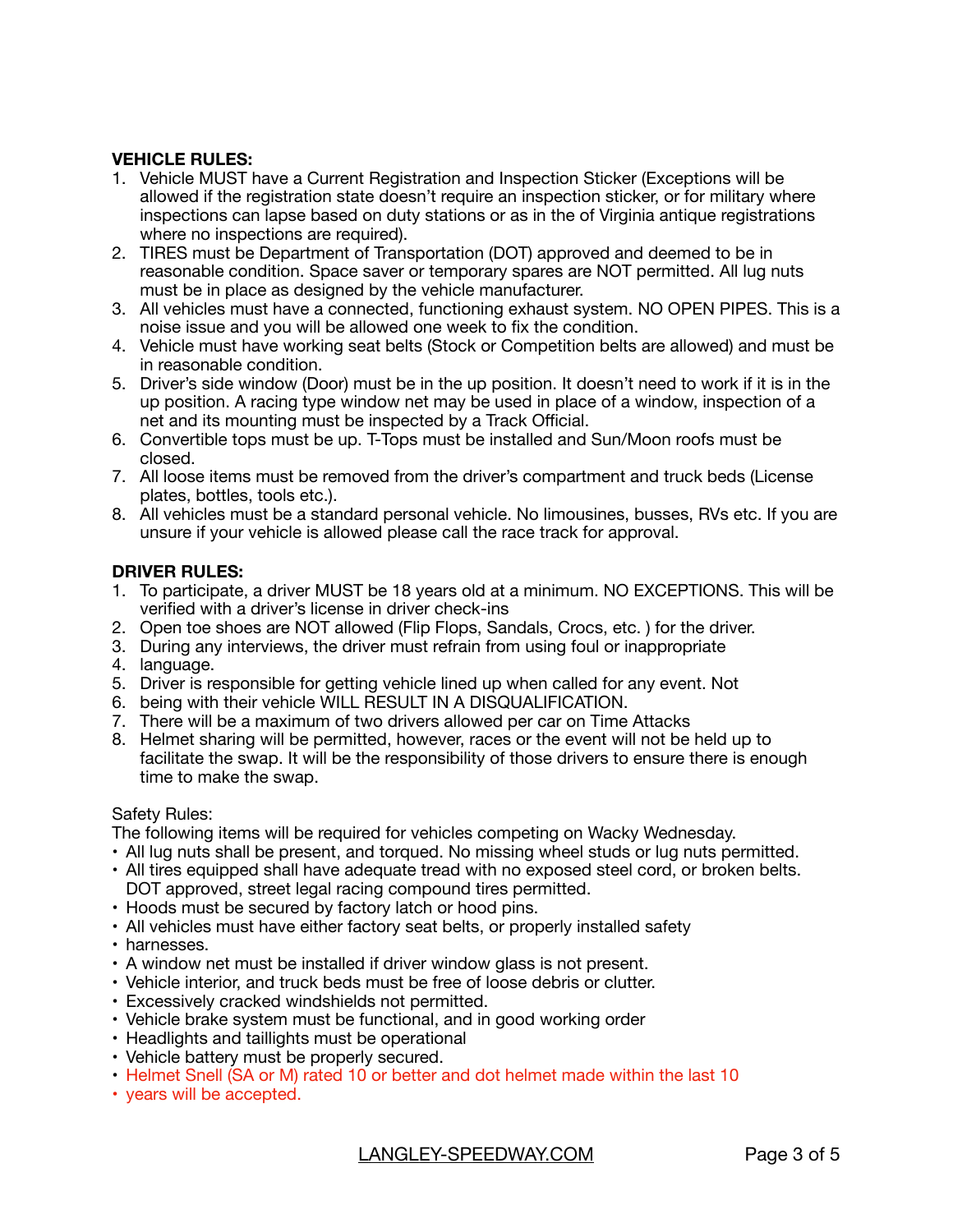- A racing helmet support/racing neck collar is highly recommended for all participants for the 2022 season.
	- \*\*NOTE: Neck Collars will become mandatory for the 2023 season\*\*
- Valid Virginia State Safety Approval sticker required (excluding vehicles registered as antique, or out-of-state)
- Competitors are responsible to make sure that the following requirements are met as well:
	- Driver's seat must be properly mounted.
	- All suspension components must be properly installed and undamaged.
	- Vehicles front and rear bumper must be properly installed.

These are a minimum for track entry and participation, however, the Virginia State Safety Inspection requirements will be taken into consideration upon vehicle inspection prior to competition. Vehicles that exhibit an obvious safety risk are subject to be declined permission to participate.

## TERMS:

1. Vehicle – Car or Truck in competition for the event.

2. DOT – Department of Transportation.

3. Track Officials – Any person employed by Langley Speedway.

ALL FINDINGS FROM THE TRACK OFFICIALS SHALL BE PRESENTED TO THE COMPETITION DIRECTOR FOR FINAL DISPOSITION. Only the Owner, Promoter or Competition Director may evict a competitor.

## TIME ATTACKS:

This event remains a two (2) lap effort for each driver entered. This will lead up to a Points Champion at the Season's conclusion. Each driver will exit pit road when instructed to do so by an official. You will come to a green flag. Followed by a white flag, followed by the checkered flag. Please make sure to pay attention to the flags displayed as well as the lights illuminated around the speedway. Once the checkered flag is received slow to a moderate pace, please do not idle around the speedway, and pull into the pit road entrance in turn four. Follow directions of the official.

## TIME ATTACK POINTS:

Twenty-six (26) points will be awarded for the fastest lap to the Top Driver for the night. 2nd fastest will receive twenty-five points with each position dropping 1 point down. (Each driver may only receive one (1) point award for the night.) In the event of a tie the best consistency time will be utilized as the tie breaker. Each drivers best fourteen (14) finishes will count towards the points championship.

## ONE-ON-ONE:

This will remain a "double" elimination event (for the first round only), utilizing the A and B Main approach, that will lead up to a ONE-ON-ON Champion, whereas if you are defeated in the first round of elimination you will transfer to the B Main. At this point it becomes a single elimination event. Racers in this division will pick their opponent for the first round. A & B finals will be best of 3 races.

## ONE-ON-ONE POINTS:

Five (5) points will be awarded to the winner of the A-Main. Three (3) points will be awarded to winner of the B-Main.